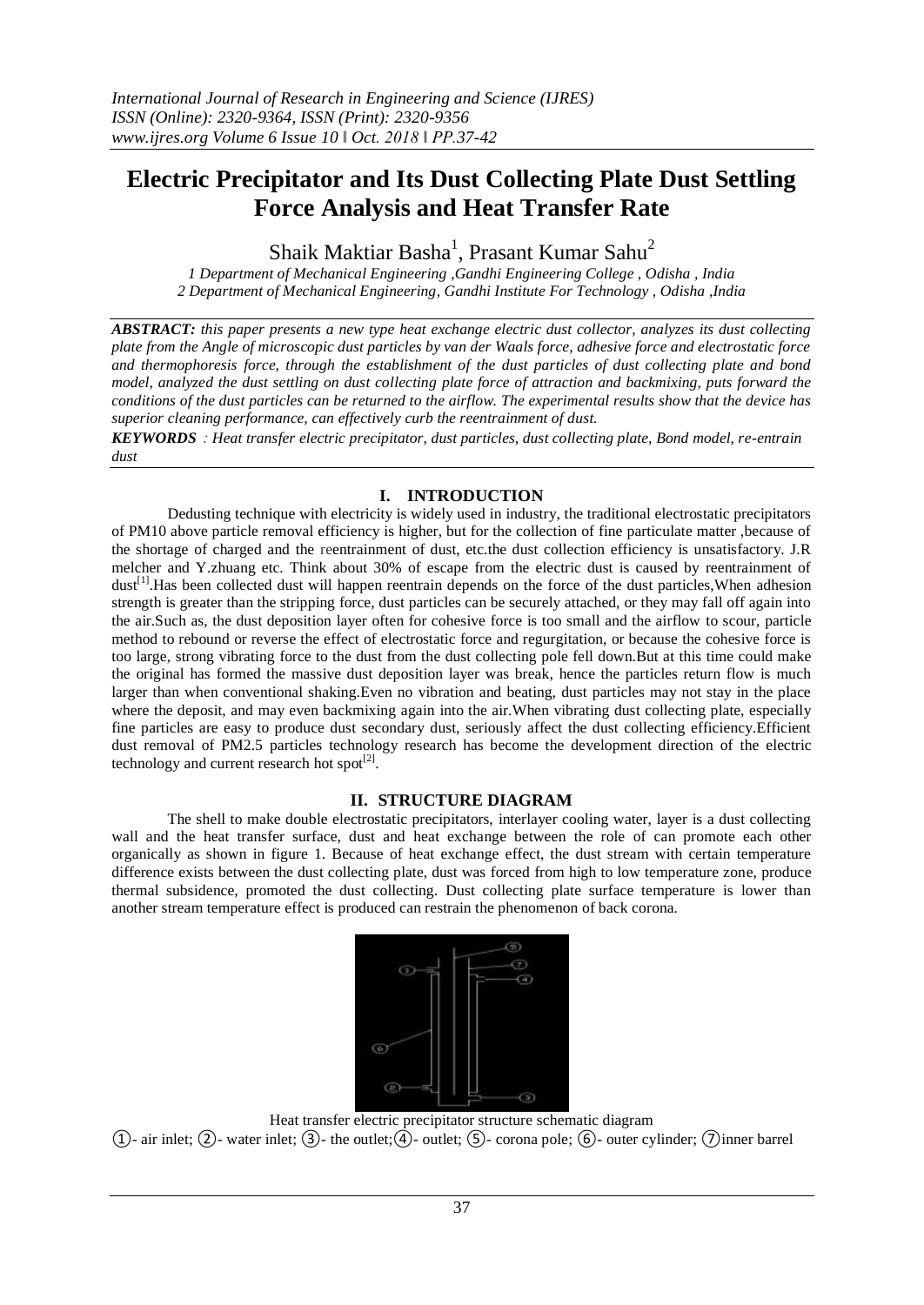#### **1THE FORCE ANALYSIS OF DUST COLLECTING PARTICLE**

Attached to the solid surface dust particles, or particles attached to each other is called adhesion. To overcome the adhesion phenomenon needed to force (vertical acting on the particle centre of gravity )is called adhesion force. For the device, dust particles were in thermoelectric composite field, the influence of dust particles and dust collecting plate stress mainly (not including chemical adhesive force), van der Waals force, capillary adhesion force, electrostatic force and thermophoresis force <sup>[3]</sup>.

#### Van der Waalsforce

According to the theory of van der Waals force formation, neutral atoms and symmetry with the instantaneous dipole, it is because of the electron cloud of fluctuations around the nucleus, the instantaneous dipole make the neighboring atoms or molecules produces dipole. By quantum theory can calculate the gravitational force. Van der Waals force between spherical particles with spherical particles  $F_V$  formula (1) can be used to calculate, and van der Waals force between the spherical particles and collecting plate can be calculated by d as infinity  $^{[4]}$ .

$$
F = \frac{H}{12 z^2 d + d}
$$
 (1)

In the formula , H as van der Waals force constant,  $H = 2.4 \times 10^{-20}$  j; d<sub>1</sub> and d<sub>2</sub> as the diameter of two spherical particles, m. Van der Waals force between particles and plate, equivalent to any of the  $d_1$  and  $d_2$  tends to infinity,

$$
F = \frac{H}{12Z^2} d \tag{2}
$$

In order to pell the single partic which attached to the dust collection plate, suppose you want to dozen of vibration acceleration for a:

$$
Fv = ma = aV\rho
$$
 (3) namely

$$
\begin{array}{ccccccccc}\nH & & & 4 & (d)^2 & & & & H \\
\hline\n\end{array}
$$

Formula (4) show that the particle size, the greater the need of vibrating acceleration is smaller; The smaller the particle size, vibrating acceleration, the greater the need when vibrating acceleration vibration increases and to make fine dust fall, will produce the secondary dust. Therefore, fine dust particles is not easy to fall into vibration, van der Waals force plays a role.

Assume that the distance between particles or particles to plate the smallest distance between  $z = 4 x$  $10^{-10}$  m, can respectively calculate the particle diameter in the range of 0.1 ~ 000.0µm between particles and particles with the size of the van der Waals force between the plates, as shown in figure 2. Figure 2 the relationship between van der Waals force and the diameter of the particles



#### Capillary adhesionforce

Due to the humid air, in the gap between the two contact bodies can produce the water vapor condensation (as shown in figure 3), formed in the clearance of the meniscus pull particles to the surface. The tension of the particles is derived from the two aspects, one is the surface tension, the second is capillary action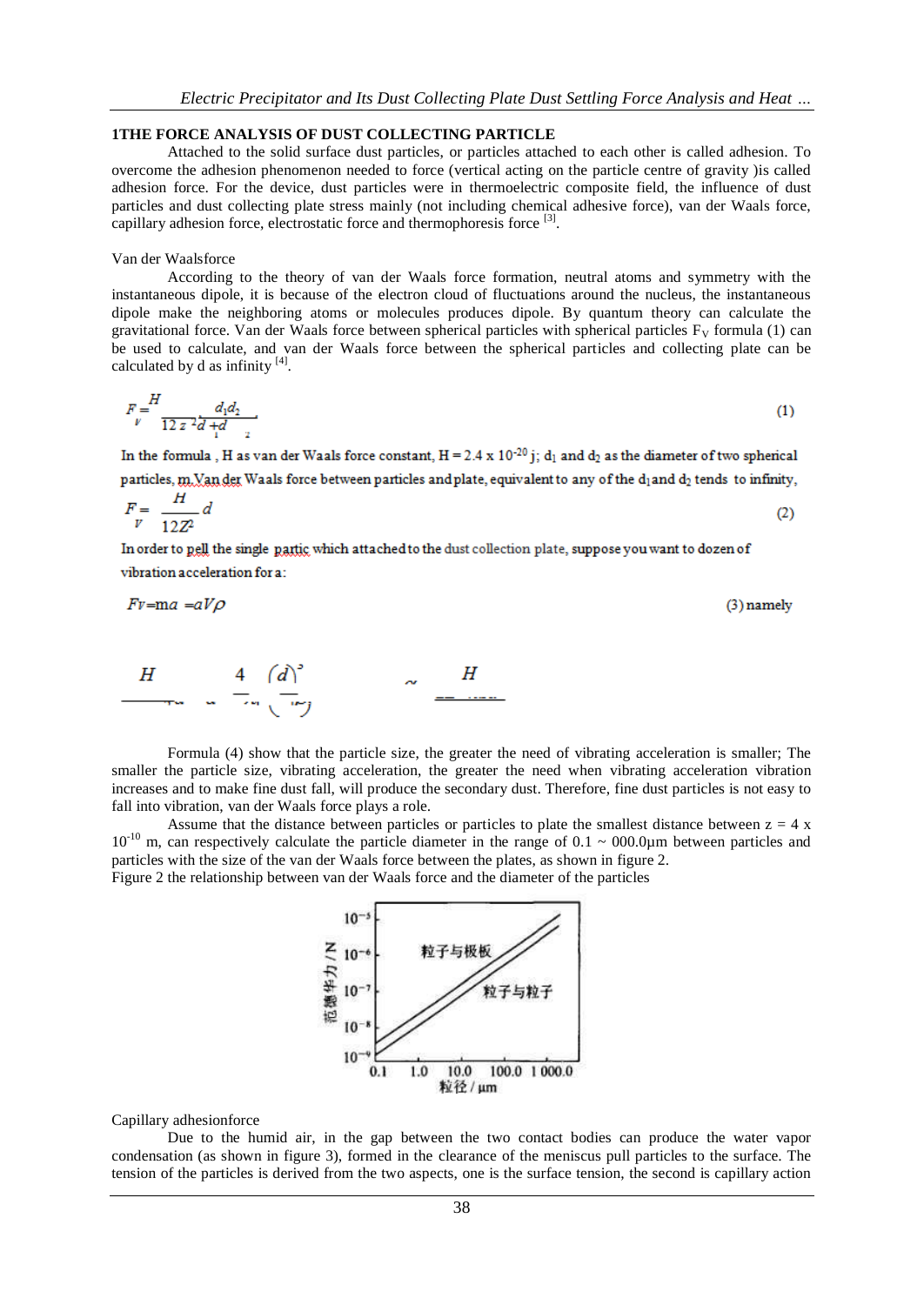reduces the liquid pressure on the outside. This tension is for particles increase adhesion, it can be written as the sum of two parts:

 $F_f = F_{iv} + F_p$ 



**Figure 3** capillary force diagram

In the formula,  $F_f$  is total tension due to the presence of water,  $F_{iv}$  is the surface tension,  $F_p$  is capillarity or capillary pressure produced by the Laplace pressure <sup>[5]</sup>. Thus there are:

θis the contact Angle, α Angle usually is very small, so the first item is not important, for infiltrating liquid cosθ= l, so,  $F_f \Box 4\pi R \Box_v$ 

or  $F_f \Box 2 \Box d \Box_V$ (7)

(8)

Formula of F<sub>f</sub> for capillary adhesion force, N; γ<sub>iv</sub> to the water's surface tension, the general is 0.072 N/m, d for dust diameter,  $\mu$ m. for particles d = 1 m,  $F_f = 4.5 \times 10^{-7} N^{6}$ .

This force compared to the van der Waals force is important. Oil mist in the air will be condensed during the particles and the surface of the gap between a meniscus that also will increase the adhesion of particles adhesion, capillary force contrast van der Waals force is much larger, so in the presence of capillary force, its size played a dominant role its size, this conclusion also got many theories, and experimentalverification.

## The electrostaticforce

Under normal circumstances, the dust particles charged by nature of the influence of the bond force is not very big, but in the electric, the electrostatic force on dust particles collected plays a vital role. Dust particles is affected by the applied electric field, and combined with the nature of the dust particles difference is bigger, so the complicated situation of dust by electrostatic force. Generally, the electrostatic force of the dust can be divided into corona electrostatic force, polarization electrostatic force, contact electrostatic force and induction electrostatic force.

#### Corona electrostaticforce

Dust particles under the action of electric field force, the dust collecting pole movement and deposition on the dust collecting pole. Because of the dust particles of the insulation resistance is not infinite, take charge of saturated dust particles, reach the dust collecting pole began to leak charge, the dust deposition layer can be regarded as leaky capacitor, the capacitor is plate for ground dust collecting plate, the cathode is composed of negatively charged dust particles. The electrostatic leakage of dust layer to capacitance discharge rule, namely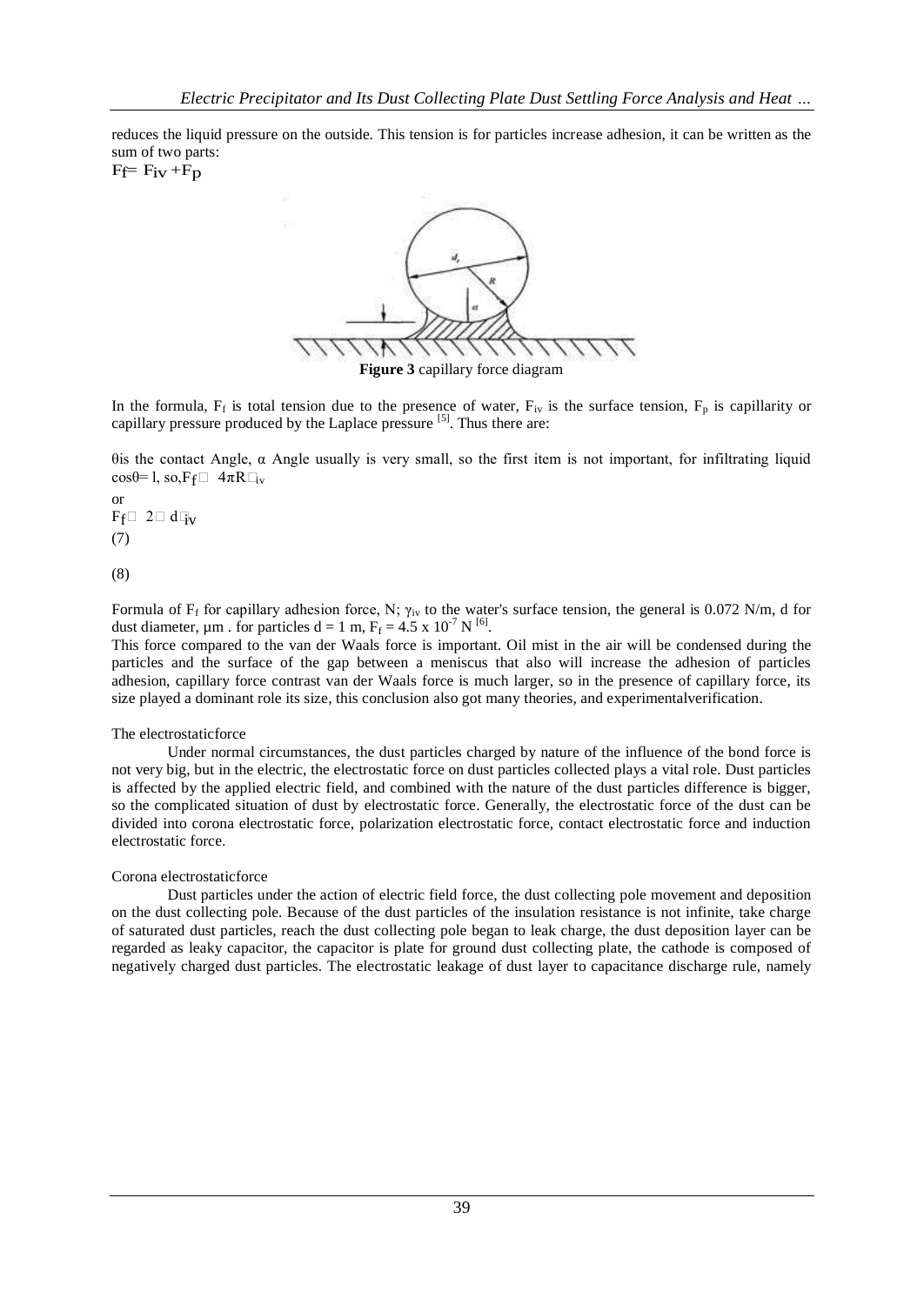$$
Q = Q_{\theta}^{-t(\rho s_i)}
$$

W here Q at time t charge amount of dust particles, C;  $\rho$  is the specific resistance of dust,  $\Omega$ . $Q_0$  is charged particle electric field saturated load capacity.

$$
\mathcal{L}_0 = \text{mean} \left( 1 + \frac{\varepsilon_1 - 1}{\varepsilon_4} \right) \frac{1}{\varepsilon_1} dE_0
$$

After dust particles reach the dust collecting pole by corona electrostatic force is

$$
e \qquad 0 \qquad 1 \qquad 0 \qquad \begin{array}{c} \begin{array}{c} \begin{array}{c} \epsilon-1 \\ \epsilon \end{array} & 0 \end{array} & \begin{array}{c} \epsilon-1 \\ \epsilon \end{array} & \begin{array}{c} 0 \\ \epsilon \end{array} & \end{array} \end{array}
$$

Where, goispermittivity of free space,  $g_0 = 8.85 \times 10^{-12}$  C/(V·m);  $g_0$ relative permittivity dust(dimensionless);

E<sub>0</sub>istheappliedelectricfieldstrength, V/m.

## polarization electrostaticforce

Polarization of dust particles in field intensity of an electric field is made up of  $E_0$  and dust particles produced by the bound charge on the additional electric field.Additional electric field in dust particles inside the ball, with the original electric field in opposite directions. According to the principle of superposition of field, particle ball total electric field is weaker than the original electric field; Both non-polar molecules are polar molecules, as long as the polarization phenomenon occurs in the electric field. Polarization bound charge dust particles can produce the effect of electrostatic force F<sub>j</sub>.Its calculation formula is

$$
F = 2\pi d^3 \varepsilon \frac{\varepsilon_d - 1}{\varepsilon_d + 2} \frac{\varepsilon_d}{\varepsilon_d}
$$
 (12)

Where,  $E_d$  is the electric field strength of the dust layer. Collecting dust particles deposited on the plate by electrostatic polarization and its spatial resolution in which the electric field intensity squared related to static electricity and the polarization direction toward the direction of the electric field becomes strong. Polarization static electricity strengthened the bond between the particles.

### contact electrostaticforce

In 2 surface must contact potential difference places will exist a electric field. Assume that nonlinear process (breakdown) electric field strength reached the maximum Emax, and the collision of particles considered point contact form, as shown in figure4.



**Figure 4** dust particles contact model

θ- particle contact radius of the central Angle; Z - contact radius edge

To the horizontal plane distance; S1, S2, S3, dust particle contact respectively Three closed near the cylinder surface

If the space is lesser, between the two surfaces of the electric field may be very high, the ion or smaller Charged ions in motion or force will produce very big effect. Contact electrostatic force  $F<sub>Z</sub>$  calculating formula for of electrostatic force is

 $(9)$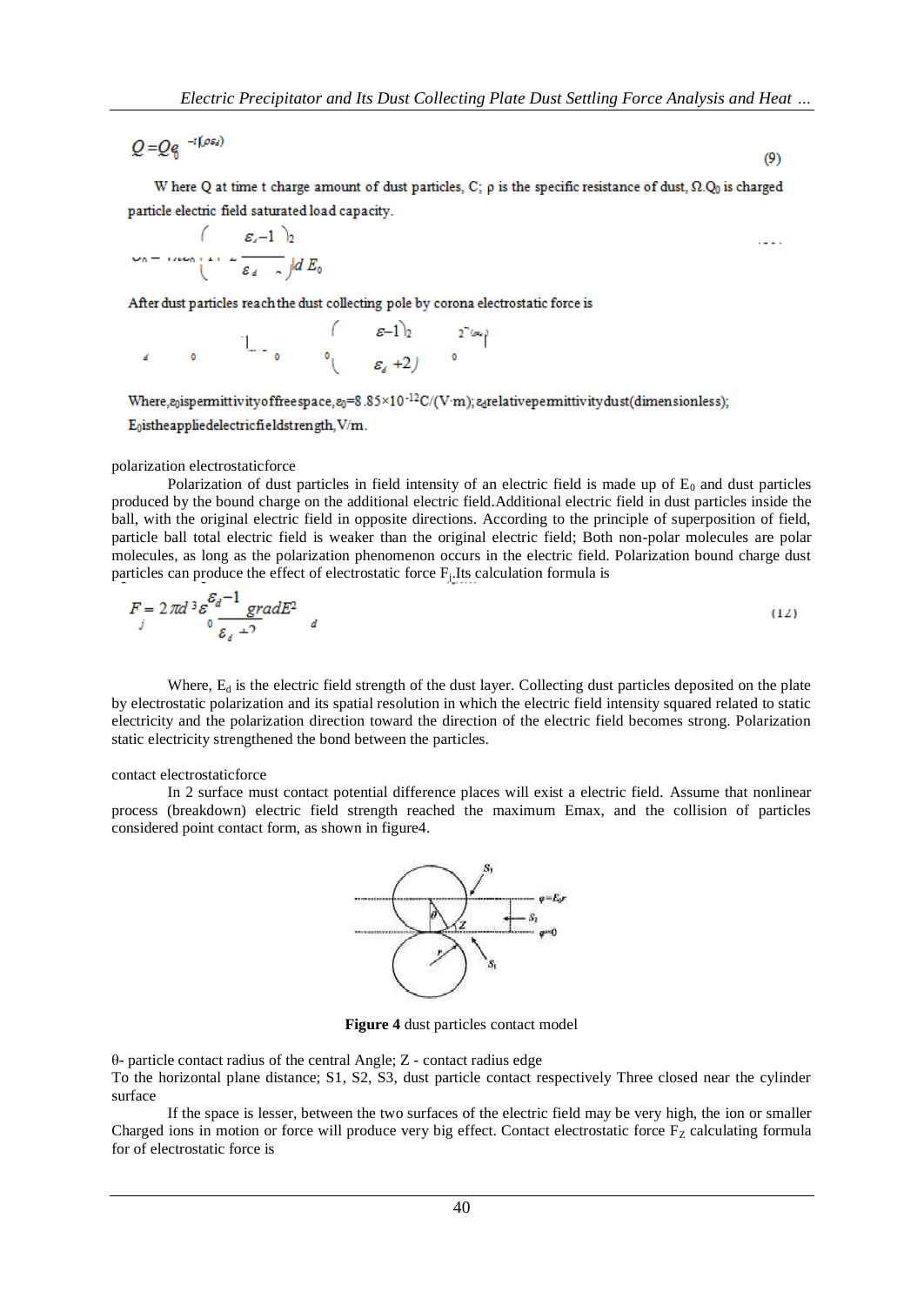$$
F = 0.42 \pi \varepsilon \int_{\frac{1}{2}}^{\frac{1}{2}} \frac{1}{2} \int_{\frac{\pi x}{2}}^{\frac{1}{2}} \frac{1}{2} \, dx \tag{13}
$$

Where d is the diameter of a spherical particle, m; gas breakdown electric field strength  $E_{\text{max}}$  of the time, KV / cm, E<sub>max</sub> desirable value 20KV / cm, under conditions known outside the field intensity can be obtained with different diameters dust suffered electrostatic particlecontact.

#### induction electrostaticforce

For low resistivity dust, because has good electrical conductivity, carries a negative charge soon by dust collecting plate leak out, and the electrostatic induction and bring the same as the dust collecting plate positive charge .at this point, the dust particles of opposite direction, the direction of the electrostatic force with the original is a repulsive force, this force makes the dust out of the dust collecting plate and return airflow, its value can be calculated with the formulas below, namely

$$
F_{\vec{i}} = 0.832 \frac{1}{6} \varepsilon_0 \varepsilon_d d^2 E_0^2 \tag{14}
$$

In plus field under the condition of 3, 5, 7 KV/cm, respectively, to calculate the different diameter dust grain induction of electrostatic force (figure5)



**Figure 5** The relationship of induction electrostatic force, the particle diameter and ppliedvoltage

1.4 the thermophoresis force

The high temperature fluid molecule collision more than low temperature, so the particles by thermal pressure from high temperature and low temperature zone migration, this force is called the thermophoresis force. Through the predecessors' research results show that the thermophoresis force with temperature gradient of the flow field in the movement of the tiny particles is important, when particle size less than 10µm, he began more than gravity here use Epstein thermophoresis force formula calculation <sup>[7]</sup>.

$$
F_{s} = \frac{\binom{Q \pi}{d \mu}}{\left(\frac{1}{\rho}\right)^{d \mu}} \qquad \int_{\mathcal{Z}} \frac{k_{s}}{\left(\frac{1}{\rho_{s}} - \frac{1}{\rho_{s}}\right)} dT
$$

 $ρ$  is the gas density, d is the particle diameter,  $μ$  is turbulence viscosity,  $k_g$ ,  $K_p$  is the coefficient of thermal conductivity of gases and particles,  $T_g$  is gas temperature.

Using the thermophoresis force effect of the temperature field is the removal of fine particulate matter especially submicron is an important way of fine particulate matter,Chang-Fu You of the tsinghua university (2010) design of wet electrostatic dust removal system in the use of electrostatic field makes particles by airflow movement center to the surface dust collecting wooden partition boundary layer, using high temperature flue gas and dust collecting plate produced by the difference in temperature on the thermophoresis force increase near the surface of particle capture, significantly improve the fine particulate matter especially the capture efficiency of submicronparticles.

#### **2. Mechanical model**

Look from the action effects of dust, van der Waals force, adhesive force and before the thermophoresis force and electrostatic force is make dust adhesion on dust collecting plate and induction electrostatic force dust out of the dust collecting plate. In order to analyze problem statement on convenience, the former three kinds of electrostatic force are collectively referred to as binding gravity (Fe), induction electrostatic force is called binding repulsion  $(F<sub>C</sub>)$ , to build a bond model composed of dust particles and dust collecting plate as shown in6.